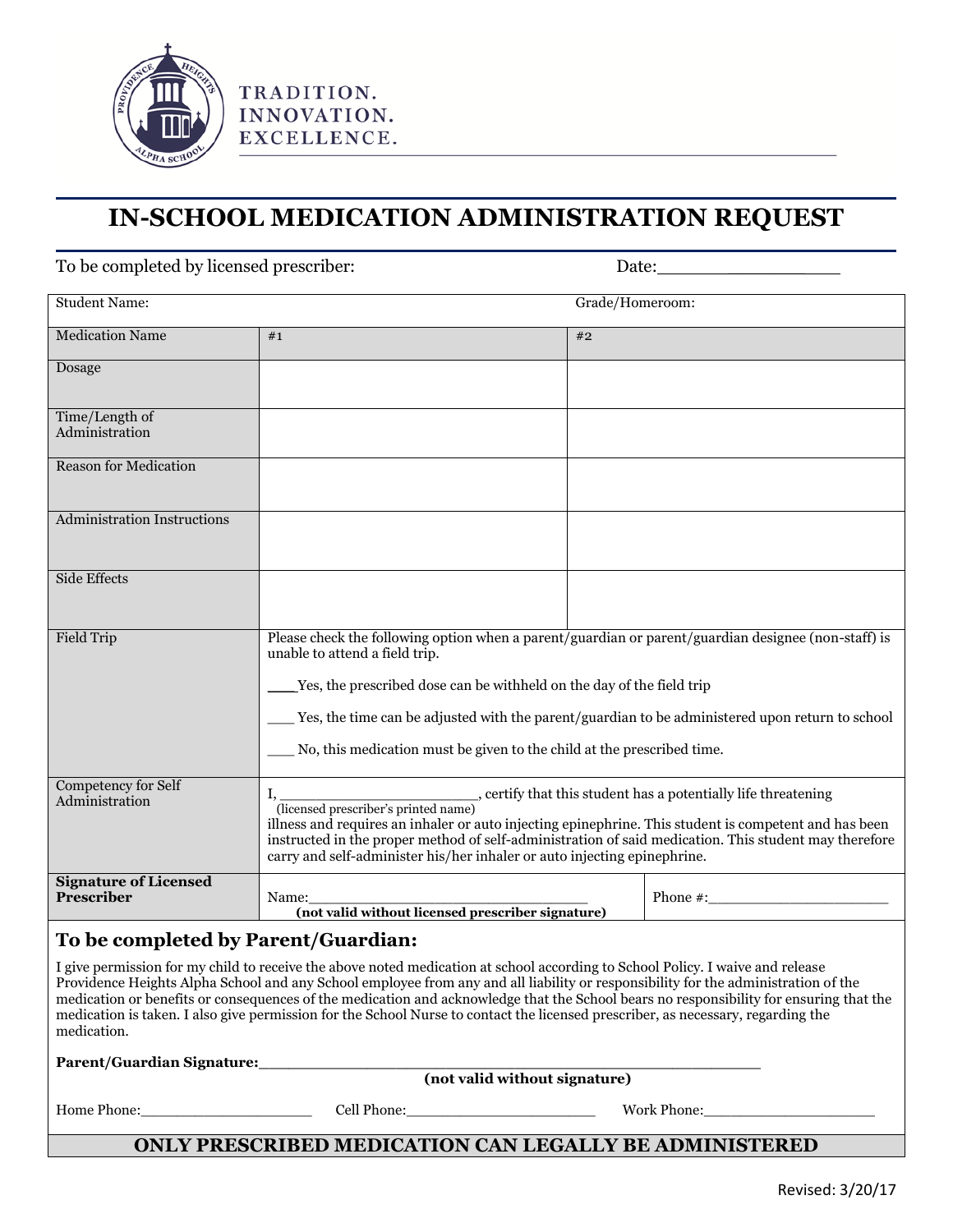

TRADITION. INNOVATION. EXCELLENCE.

## **PERMISSION TO CARRY AND SELF-ADMINISTER INHALERS AND AUTO INJECTING EPINEPHRINE**

In accordance with Pennsylvania State Law, I hereby agree to allow my child to carry his/her asthma inhaler medication or auto injecting epinephrine. I acknowledge that Providence Heights Alpha School and its staff bear no responsibility for the benefits or consequences of the medication and that the school bears no responsibility for ensuring that the medication is taken. Providence Heights Alpha School reserves the right to withdraw permission at any time if the student is unable to demonstrate responsible behavior in carrying and/or taking this medication.

Parent/Guardian Signature: Date:

I agree to be solely responsible for my Inhalers and/or Auto Injecting Epinephrine and to follow the directions for its use as ordered by my licensed prescriber and the School's medication policy. I am aware that any abuse of this privilege will result in confiscation of the medication and loss of privilege to carry and self-administer said medication.

Student Signature: 2000 and 2000 and 2000 and 2000 and 2000 and 2000 and 2000 and 2000 and 2000 and 2000 and 2000 and 2000 and 2000 and 2000 and 2000 and 2000 and 2000 and 2000 and 2000 and 2000 and 2000 and 2000 and 2000

## *For School Health Office Use Only:*

For students in Grade 6 through 8:

When a written statement of competency is not provided by the licensed prescriber, the student must meet all four criteria to self-administer Inhalers and/or Auto Injecting Epinephrine:

1. Respond and visually recognize his/her name.

2. Identify his/her medication.

3. Demonstrate proper technique for self-administering his/her medication

4. Verbalize symptoms when medication should be used.

This student has demonstrated the ability to self-administer the said medication as indicated above.

Nurse Signature: Date:

| Medication | Date | Prescriber Note | Parent Note | Count | Exp. Date | Nurse's Signature |
|------------|------|-----------------|-------------|-------|-----------|-------------------|
|            |      |                 |             |       |           |                   |
|            |      |                 |             |       |           |                   |
|            |      |                 |             |       |           |                   |
|            |      |                 |             |       |           |                   |
|            |      |                 |             |       |           |                   |
|            |      |                 |             |       |           |                   |
|            |      |                 |             |       |           |                   |
|            |      |                 |             |       |           |                   |
|            |      |                 |             |       |           |                   |
|            |      |                 |             |       |           |                   |